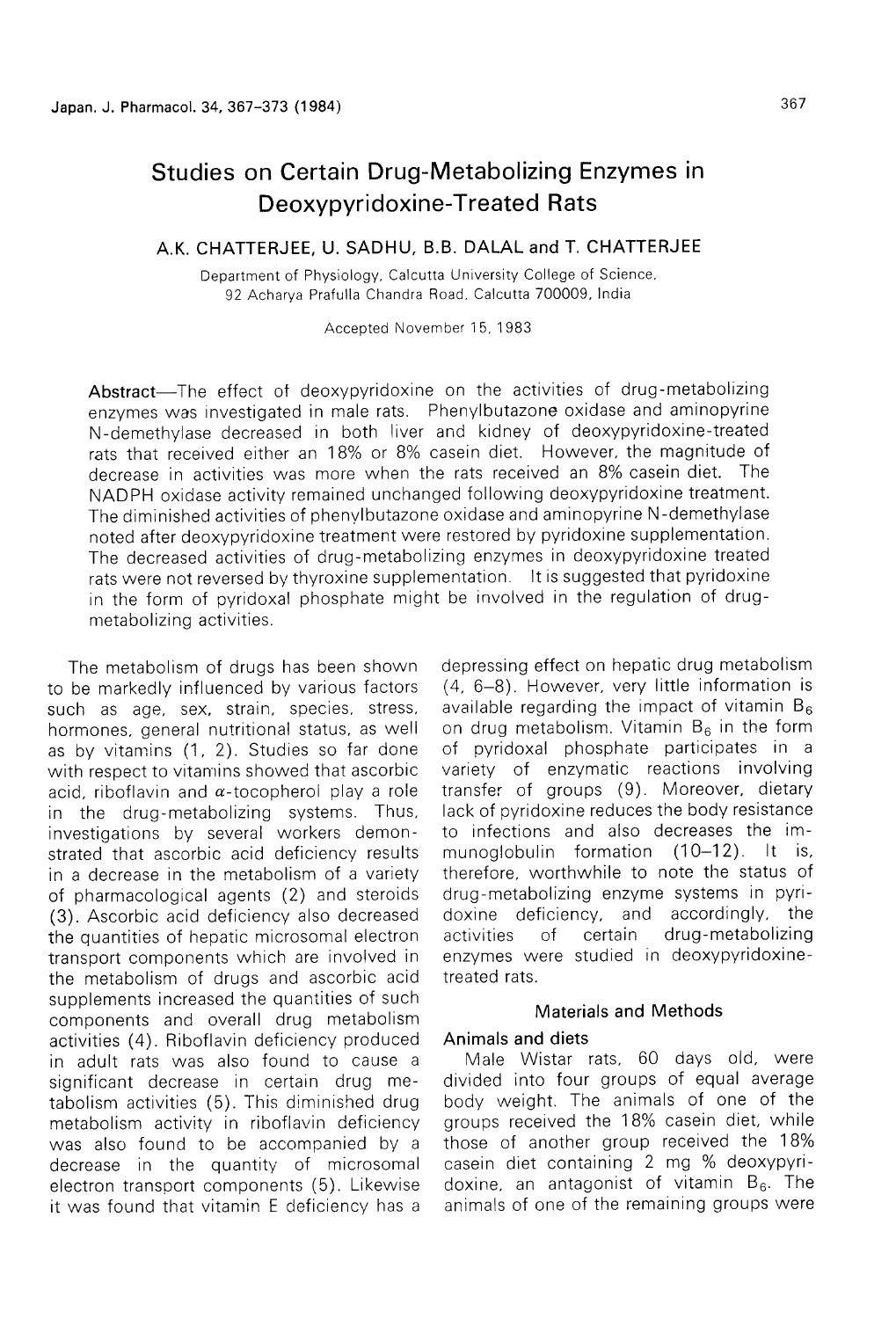fed on an 8% casein diet, while those of the other group received the 8% casein diet containing 2 mg % deoxypyridoxine. The 8% casein diet was made isocaloric by raising proportionally the dietary level of carbo hydrate. The other ingredients of the diets were the same as reported elsewhere (13 15). Fat-soluble and water-soluble vitamins were furnished in the diet according to Berg (16). The animals receiving the 18% or 8% casein diet served as pair-fed controls for the corresponding deoxypyridoxine ingested groups. The animals were maintained on these dietary regimens for 28 days.

In another set of experiments, the rats receiving the 18% casein diet with or without deoxypyridoxine were supplemented with pyridoxine at a dose of 0.5 mg/100 g body weight per day for 5 days prior to sacrifice.

Yet for another set of experiments, rats receiving the 18% casein diet with or without deoxypyridoxine were maintained for 28 days. and some of the rats receiving deoxypyridoxine were injected intraperitoneally with L-thyroxine at a dose of 50  $\mu$ g/100 g body weight per day for 5 days prior to sacrifice.

After the experimental period was over, the animals were fasted overnight and sacrificed under light ether anesthesia. Blood was removed from the hepatic vein by means of a syringe. Liver and kidney tissues were excised, chilled in ice and deep-frozen until analysis.

### Analytical procedure

 $Of$ the drug-metabolizing enzymes, NADPH and phenylbutazone oxidase activities were assayed in the microsomes isolated from the tissues, while the activity of aminopyrine demethylase was estimated in the 9000 g supernatant.

Isolation of microsomes: A 10% (W/V) homogenate of each of liver and kidney tissues was prepared in 0.05M Tris-HCl buffer containing 0.25 M sucrose at pH 7.4. using an all-glass homogenizer at 2-4°C. Microsomes were isolated from tissue homogenates by differential centrifugation in a preparative ultracentrifuge according to the method of Schneider and Hogeboom  $(17)$ .

Assay of NADPH oxidase activity: The NADPH oxidase activity in the microsomes was assayed by the methods of Gillette et al.

(18) and Conney and Burns (19) with slight modification.

 Determination of phenylbutazone oxidase activity: The phenylbutazone oxidase activity in the microsomes was measured by the method described by Burns et al. (20), and the mixture of co-factors was included in the reaction medium incubated for 1 hr according to Conney et al. (21).

Determination of aminopyrine N demethylase activity: A 10% (W/V) homoge nate of each of liver and kidney tissues was prepared in 0.1 M Tris buffer, pH 7.5, at 2-4°C. The homogenate was centrifuged at 9000 g to collect the supernatant. This supernatant was used for assaying the activity of amino pyrine N-demethylase according to the method of Gram et al. (22), and the formal dehyde formed as a result of the enzyme reaction for 1 hr was estimated by the method of Nash (23).

Determination of pyridoxal phosphate content of tissues: The pyridoxal phosphate content of liver and kidney was estimated by the method as reported elsewhere (24).

Determination of proteins: The protien contents of microsomal suspensions and supernatant fractions used for assaying of enzyme activity were estimated by the biuret reagent (25).

#### Results

As shown in Table 1, deoxypyridoxine treated rats had a reduced level of pyridoxal phosphate in both liver and kidney.

The results presented in Tables 2 and 3 demonstrate that the phenylbutazone oxidase activity of both liver and kidney decreased significantly in deoxypyridoxine-treated rats that received either the 18% or 8% casein diet. The aminopyrine N-demethylase activity of both liver and kidney was also found to be diminished in deoxypyridoxine-treated rats, whether they received the 18% or 8% casein diet. However, the percentage decrease in the activity of these enzymes in deoxypyridoxine-treated rats was found to be more when the animals were fed on an 8% casein diet. The NADPH oxidase activity of neither liver nor kidney was affected in deoxypyridoxine-treated rats whether they were fed on an 18% or 8% casein diet.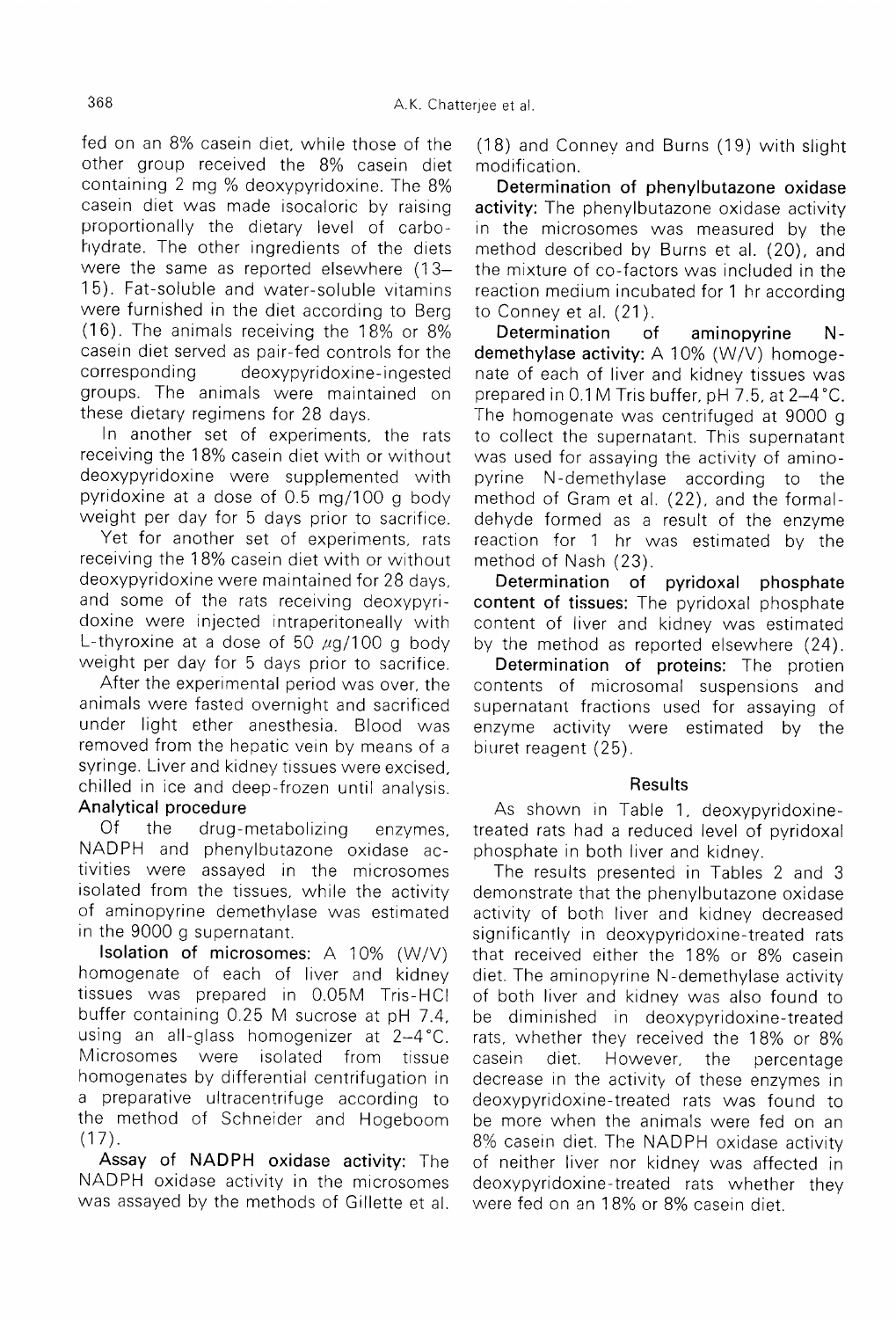Table 4 shows that the diminished activities of phenylbutazone oxidase as well as amino pyrine N-demethylase of both liver and kidney in deoxypyridoxine-treated rats were restored by pyridoxine supplementation.

The results presented in Table 5 demon strate that thyroxine supplementation failed to restore the phenylbutazone oxidase and aminopyrine N-demethylase activities in deoxypyridoxine-treated rats.

Table 1. Effect of pyridoxine deficiency on pyridoxal phosphate content of tissues on an 18% casein diet (The values are means ± S.E.M.)

| Dietary conditions                      |                 | Pyridoxal phosphate content<br>$\mu$ g/g) |
|-----------------------------------------|-----------------|-------------------------------------------|
|                                         | Liver           | Kidnev                                    |
| Pair-fed control (6)                    | $6.90 \pm 0.31$ | $5.80 \pm 0.23$                           |
| Pyridoxine-deficient                    | $3.80 \pm 0.40$ | $3.30 \pm 0.36$                           |
| (Deoxypyridoxine-supplemented diet) (6) | P < 0.001       | P < 0.001                                 |

The figures in the parentheses indicate the number of animals.

Table 4. Effect of pyridoxine supplementation on drug-metabolizing enzymes in pyridoxine-deficient rats (The values are means ± S.E.M.)

| Dietary conditions             | Phenylbutazone<br>oxidase activity* |                       |                       | Aminopyrine N-demethylase<br>activity <sup>+</sup> |
|--------------------------------|-------------------------------------|-----------------------|-----------------------|----------------------------------------------------|
|                                | Liver                               | Kidney                | Liver                 | Kidney                                             |
| Pair-fed control (6)           | $30.2 \pm 3.4$                      | $23.4 \pm 2.6$        | $2.58 \pm 0.30$       | $2.28 \pm 0.15$                                    |
| Pyridoxine-deficient           | $18.4 \pm 2.3$                      | $13.8 \pm 1.3$        | $1.62 \pm 0.11$       | $1.14 \pm 0.12$                                    |
| (Deoxypyridoxine ingested) (6) | Pa < 0.02                           | Pa < 0.01             | Pa < 0.05             | Pa < 0.001                                         |
| Pyridoxine-supplemented        | $28.8 \pm 2.6$                      | $21.9 \pm 1.9$        | $2.46 \pm 0.16$       | $2.08 \pm 0.22$                                    |
| Pyridoxine deficient (7)       | P <sub>b</sub> < 0.05               | P <sub>b</sub> < 0.01 | P <sub>b</sub> < 0.01 | P <sub>b</sub> < 0.01                              |

The figures in the parentheses indicate the number of animals. <sup>a =</sup>Compared with pair-fed control group. b=Compared with pyridoxine-deficient group. \* µg of phenylbutazone oxidized/hr/mg protein. \* µg HCHO formed/hr/mg protein.

Table 5. Activities of drug-metabolizing enzymes in thyroxine-supplemented pyridoxine-deficient rats receiving an 8% casein diet

(The values are means ± S.E.M.)

| Group of animals                                      | Phenylbutazone<br>oxidase activity* |                              | activity**                   | Aminopyrine N-demethylase     |
|-------------------------------------------------------|-------------------------------------|------------------------------|------------------------------|-------------------------------|
|                                                       | Liver                               | Kidnev                       | Liver                        | Kidney                        |
| Pair-fed control (6)                                  | $13.7 \pm 3.2$                      | $10.1 \pm 2.0$               | $2.52 \pm 0.42$              | $1.79 \pm 0.18$               |
| Pyridoxine deficient<br>(Deoxypyridoxine treated) (6) | $5.96 \pm 1.2$<br>Pa < 0.05         | $4.72 \pm 0.66$<br>Pa < 0.05 | $1.05 \pm 0.16$<br>Pa < 0.01 | $0.67 \pm 0.05$<br>Pa < 0.001 |
| Pyridoxine-deficient<br>+Thyroxine 6)                 | $6.12 \pm 1.9$                      | $5.06 \pm 0.98$              | $1.16 \pm 0.13$              | $0.72 \pm 0.07$               |

The figures in the parentheses indicate the number of animals. <sup>a</sup>=Compared with pair-fed control group. \*µg of phenylbutazone oxidized/hr/mg protein. \*\*µg HCHO formed/hr/mg protein.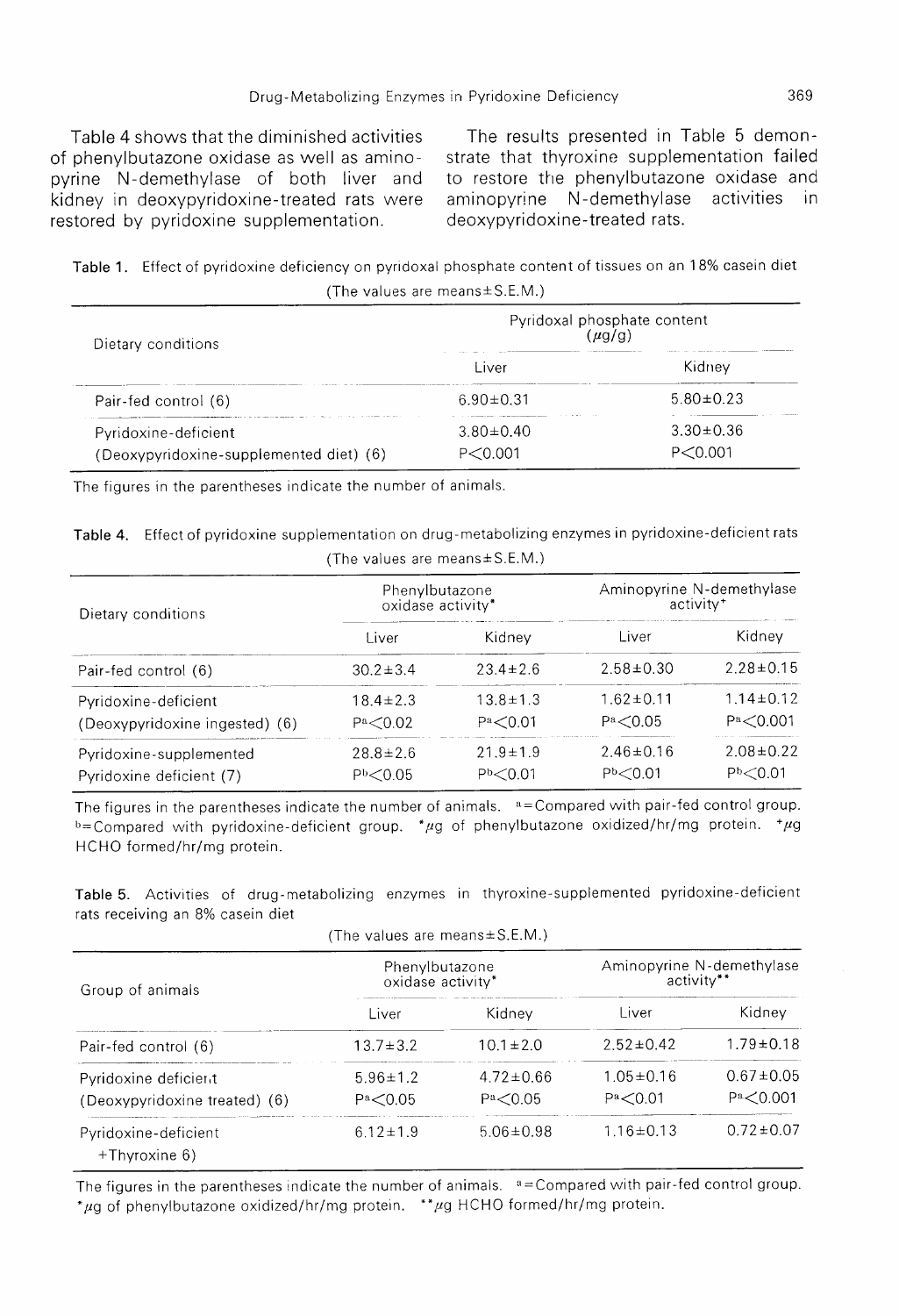|                                         |                                                                                                         | (The values are means±S.E.M.) |                             |                 |                           |                         |
|-----------------------------------------|---------------------------------------------------------------------------------------------------------|-------------------------------|-----------------------------|-----------------|---------------------------|-------------------------|
| Dietary conditions                      | oxidase activity*<br>Phenylbutazone                                                                     |                               | NADPH oxidase<br>activity** |                 | ase activity <sup>+</sup> | Aminopyrine N-demethyl- |
|                                         | Liver                                                                                                   | Kidney                        | Liver                       | Kidney          | Liver                     | Kidney                  |
| Pair-fed control (6)                    | $32.6 \pm 1.9$                                                                                          | $24.4 \pm 2.6$                | $3.42 \pm 0.42$             | $2.98 \pm 0.16$ | $3.12 \pm 0.18$           | $2.46 \pm 0.24$         |
| Pyridoxine-deficient                    | $22.3 \pm 2.4$                                                                                          | $17.5 \pm 1.2$                | $3.18 + 0.17$               | $2.86 \pm 0.30$ | $2.02 \pm 0.09$           | $1.66 \pm 0.12$         |
| (Deoxypyridoxine-supplemented diet) (6) | P < 0.01                                                                                                | P < 0.05                      |                             |                 | P < 0.001                 | P < 0.02                |
| The figures in the parentheses          | indicate the number of animals. "µg of phenylbutazone oxidized/hr/mg protein. ***0D/min/100 mg protein. |                               |                             |                 |                           |                         |

Table 2. Effect of pyridoxine deficiency on drug-metabolizing enzymes in rats receiving an 18% casein diet

+µg HCHO formed/hr/mg protein.

Table 3. Effect of pyridoxine deficiency on drug-metabolizing enzymes in rats receiving an 8% casein diet (The values are means±S, E.M.)

|                                                                                                                                            | $\vdots$                            |                |                             |                 |                           |                         |
|--------------------------------------------------------------------------------------------------------------------------------------------|-------------------------------------|----------------|-----------------------------|-----------------|---------------------------|-------------------------|
| Dietary conditions                                                                                                                         | oxidase activity*<br>Phenylbutazone |                | NADPH oxidase<br>activity** |                 | ase activity <sup>+</sup> | Aminopyrine N-demethyl- |
|                                                                                                                                            | Liver                               | Kidney         | Liver                       | Kidney          | Liver                     | Kidney                  |
| Pair-fed control (6)                                                                                                                       | $28.7 \pm 2.8$                      | $22.3 \pm 2.5$ | $2.84 \pm 0.62$             | $2.12 \pm 0.50$ | $2.22 \pm 0.30$           | $1.66 \pm 0.24$         |
| Pyridoxine deficient                                                                                                                       | $16.6 \pm 1.3$                      | $12.7 \pm 1.5$ | $2.68 \pm 0.23$             | $1.96 \pm 0.32$ | $0.98 \pm 0.11$           | $0.58 \pm 0.08$         |
| (Deoxypyridoxine-supplemented diet) (6)                                                                                                    | P < 0.01                            | P<0.01         |                             |                 | P < 0.01                  | P < 0.01                |
| The figures in the parentheses indicate the number of animals. * $\mu$ g of phenylbutazone oxidized/hr/mg protein ***0D/min/100 mg protein |                                     |                |                             |                 |                           |                         |

illanom hin laioid Billini n<br>I +µg HCHO formed/hr/mg protein.

# A.K. Chatterjee et al.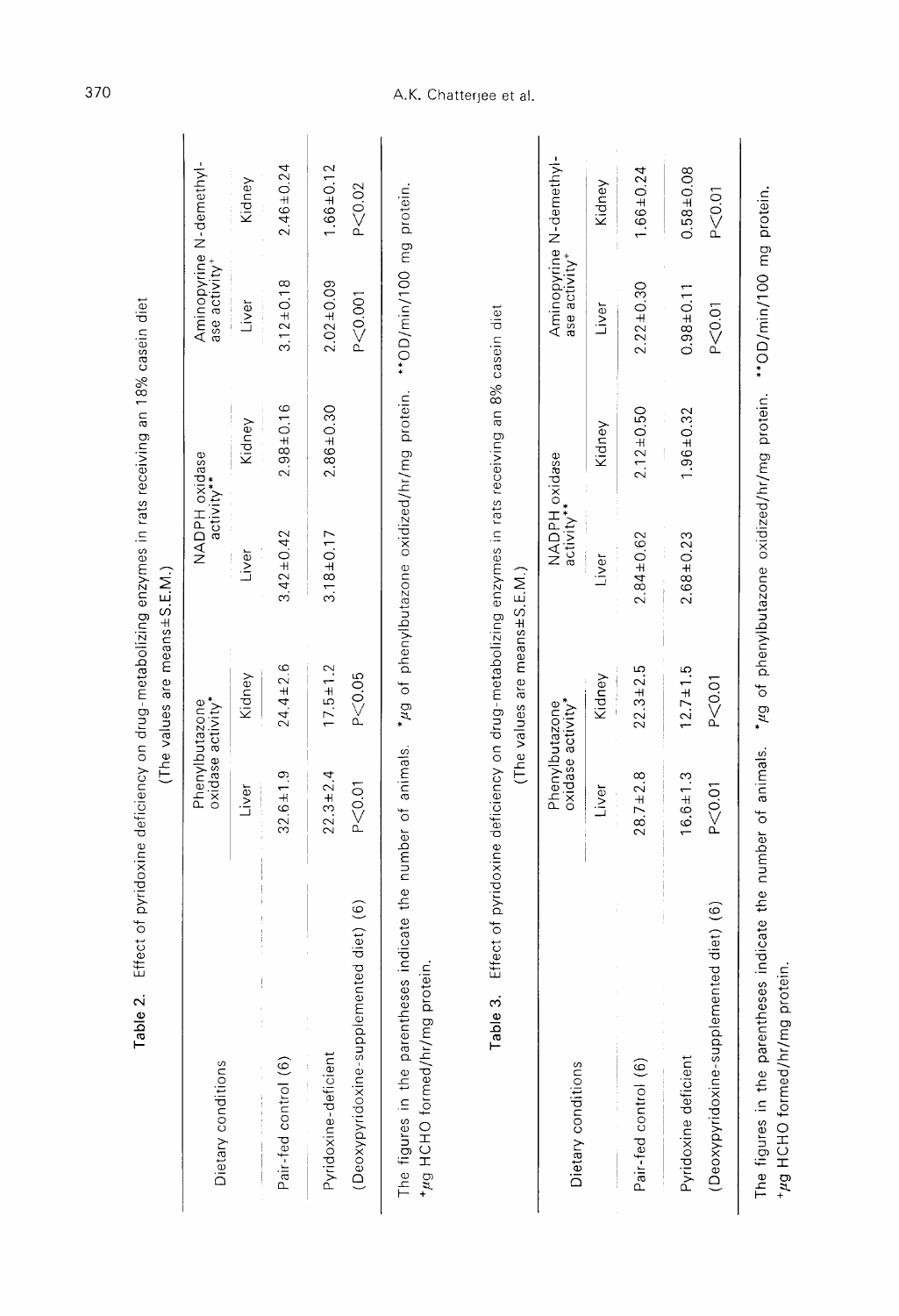## Discussion

Nutritional deficiency caused by inade quate intake of protein was demonstrated to have a modifying effect on the response to pharmacological activities of drugs and foreign compounds (26). This is due in part to altered rates of metabolism (26-28). It was further demonstrated that the decreased metabolism of frugs and foreign compounds in protein deficiency is caused mostly by a reduction in the activities of specific drug metabolizing enzymes (26-30). There is also increasing evidence that the activities of microsomal drug-metabolizing enzymes are affected by certain vitamins such as ascorbic acid, riboflavin and  $\alpha$ -tocopherol (4). In ascorbic acid deficiency, it was found that there is a decrease in the quantity of hepatic microsomal electron transport components such as cytochrome P-450 and NADPH cytochrome reductase, as well as decreases in a variety of drug enzyme reactions such as N-demethylation, 0-demethylation and steroid hydroxylation (4, 31). It was also noted that prolonged riboflavin deficiency caused a significant decrease in drug me tabolism activities with substrates such as aniline, acetanilide, aminopyrine and ethyl morphine (5). With riboflavin deficiency, there were also substantial decreases in microsomal electron transport components  $(4, 5)$ .

In the present investigation, pyridoxine deficiency caused by ingestion of deoxy pyridoxine resulted in diminished activities of phenylbutazone oxidase and aminopyrine Ndemethylase of both liver and kidney. This indicates that lack of pyridoxine affects the metabolism of phenylbutazone and amino pyrine. The magnitude of reduction in the metabolism of these drugs was found to be greater when pyridoxine deficiency was produced in rats receiving a protein-deficient (8% casein) diet. This might be ascribed to a greater depletion of pyridoxine in deoxy pyridoxine-ingested rats receiving a protein deficient diet. The diminished activities of phenylbutazone oxidase and aminopyrine N-demethylase in deoxypyridoxine-ingested rats were not accompanied by a decreased activity of NADPH oxidase. This indicates

that the effect of lack of pyridoxine on phenylbutazone oxidase and aminopyrine N demethylase activities was not mediated through influence on NADPH oxidase activity.

 Thyroxine has been known to influence the activity of certain drug-metabolizing enzymes (32-35), but the present investigation revealed that thyroxine supplementation to deoxypyridoxine-ingested rats failed to reverse the change in phenylbutazone oxidase and aminopyrine N-demethylase activities. This suggests that the deficiency of thyroid hormone could not be implicated for the decreased activity of phenylbutazone oxidase and aminopyrine N-demethylase in pyridoxine deficiency as produced by ingestion of deoxypyridoxine.

 It is, therefore, possible that pyridoxine in the form of pyridoxal phosphate might be involved in one or more of the steps of enzymatic reactions involving metabolism of phenylbutazone and aminopyrine.

The possible involvement of pyridoxal phosphate-dependent enzymes in the me tabolism of diphenylhydantoin and pheno barbital, as suggested by Hansson and Sillanpaa (36), might bear a relevance to the present study.

 Acknowledgements: The authors are thankful to the University Grants Commission, New Delhi, for financing the present research project. They are also grateful to Dr. R.N. Sen, Head, and Dr. B.B. Ghosh, Reader, Department of Physiology, University of Calcutta, for their keen interest in the work.

#### References

- 1 Kato, R.: Drug metabolism in pathological and abnormal physiological states in animals and man. Xenobiotica 7, 25-93 (1977)
- 2 Zannoni, V.G. and Lynch, M.M.: Role of ascorbic acid in drug metabolism. Drug Metab. Rev. 2, 57-69 (1973)
- 3 Ginter, E.: Cholesterol: Vitamin C controls its transformation to bile acids. Science 179, 702 704 (1973)
- 4 Zannoni, V.G. and Sato, P.H.: The effect of certain vitamin deficiencies on hepatic drug metabolism. Fed. Proc. 35, 2464-2469 (1976)
- 5 Patel, J.M. and Powar, S.S.: Riboflavin and drug metabolism in adult male and female rats. Biochem. Pharmacol. 23, 1467-1477 (1974)
- 6 Carpenter, M.P. and Howard, C.N., Jr.: Vitamin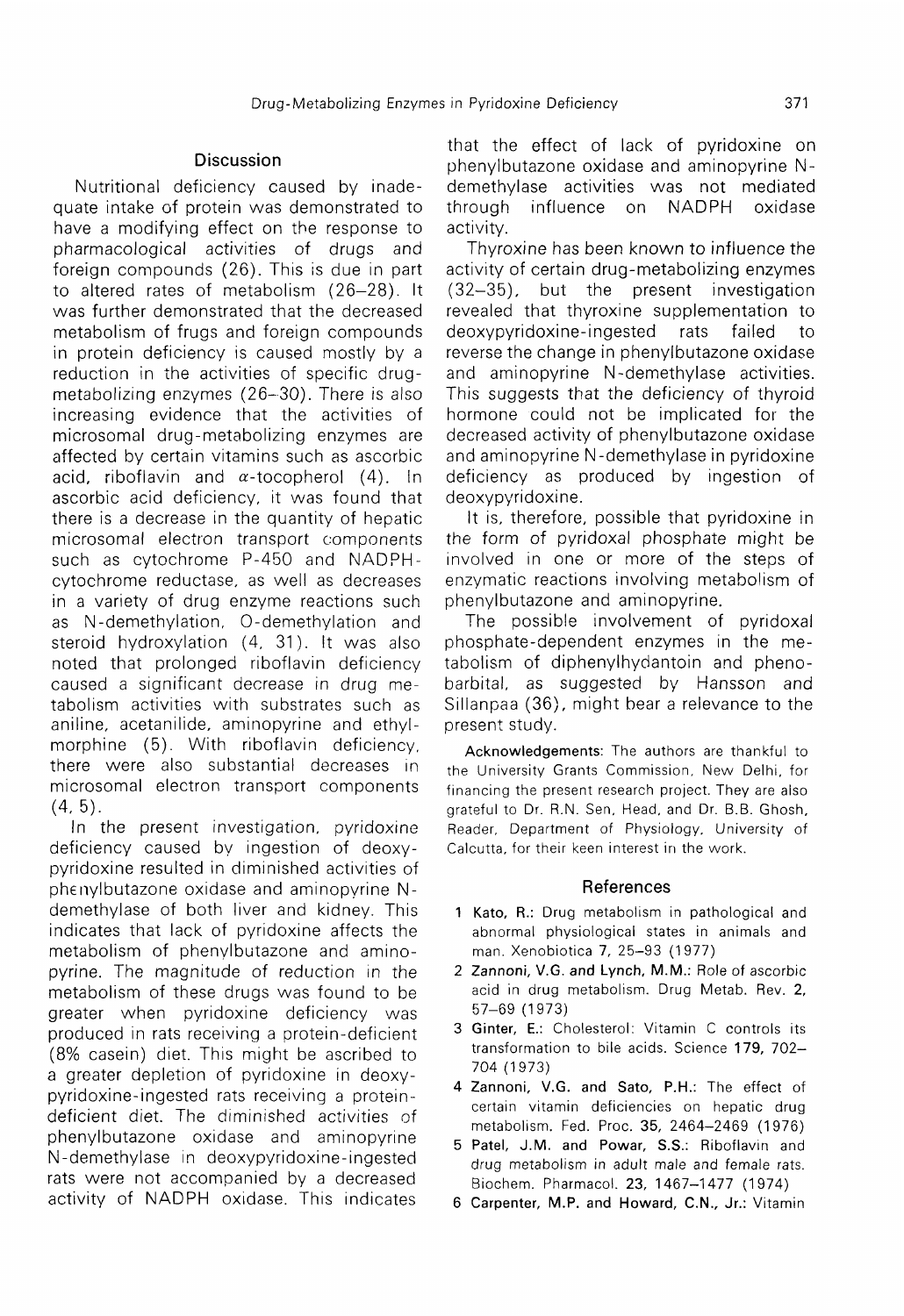E, steroids and liver microsomal hydroxylations. Am. J. Clin. Nutr. 27, 966-979 (1974)

- 7 Diplock, A.T.: Possible stabilizing effect of vitamin E on microsomal, membrane bound, selenide containing proteins and drug me tabolizing enzyme system. Am. J. Clin. Nutr. 27, 995-1004 (1974)
- 8 Murty, H.S., Caasi, P.I., Brooks, S.K. and Nair, P.P.: Biosynthesis of heme in the vitamin E deficient rat. J. Biol. Chem. 245, 5498-5504 (1970)
- 9 Sauberlich, H.E.: Biochemical systems and biochemical detection of deficiency. In The Vitamins, Edited by Sebrell, W.H., Jr. and Harris, R.S., Vol. 2, p. 44-80, Academic Press, New York and London (1968)
- 10 Axelrod, A.E. and Hopper, S.: Effect of pantothenic acid, pyridoxine and thiamin deficiencies upon antibody formation to influenza virus PR-8 in rats. J. Nutr. 72, 325-330 (1960)
- 11 Axelrod, A.E., Hopper, S. and Long, D.A.: Effect of pyridoxine deficiency upon circulating antibody formation and skin hyposensitivity reactions to diptheria toxoid in guinea pigs. J. Nutr. 74, 58-64 (1961 )
- 12 Axelrod, A.E. and Trakatellis, A.C.: Relationship of pyridoxine to immunological phenomena.  $In$ Vitamins and Hormones, Edited by Harris, R.S., Wool, I.G. and Loraine, J.A., Vol. 22, p. 591-607, Academic Press, New York and London (1964)
- 13 Chatterjee, A.K., Basu, J., Datta, S.C., Sengupta, K. and Ghosh, B.B.: Effect of L-lysine adminis tration on certain aspects of ascorbic acid metabolism. Int. J. Vitam. Nutr. Res. 46, 286-290 (1976)
- 14 Chatterjee, A.K., Datta, S.C. and Ghosh, B.B.: Effects of emetine on the metabolism of ascorbic acid. Br. J. Pharmacol. 44, 810-813 (1972)
- 15 Datta, S.C., Chatterjee, A.K. and Ghosh, B.B.: Metabolism of ascorbic acid in emetine-treated rats. J. Pharm. Pharmacol. 26, 547-548 (1974)
- 16 Berg, B.N.: Maintenance of pregnancy in protein deprived rats by transitory protein sup plements during early gestation. J. Nutr. 92, 66-70 (1967)
- 17 Schneider, W.C. and Hogeboom, G.H.: Intracellular distribution of enzymes. V. Further studies on the distribution of cytochrome C in rat liver homogenates. J. Biol. Chem. 183, 123 128 (1950)
- 18 Gillette, J.R., Brodie, B.B. and LaDu, B.N.: The oxidation of drugs by liver microsomes: On the role of TPNH and oxygen. J. Pharmacol. Exp. Ther. 119, 532-540 (1957)
- 19 Conney, A.H. and Burns, J.J.: Induced synthesis of oxidative enzymes in liver microsomes by

polycyclic hydrocarbons and drugs. In Advances in Enzyme Regulation, Edited by Weber, G., Vol. 1, p. 189-214, Pergamon Press, Oxford (1963)

- 20 Burns, J.J., Rose, R.K., Chenkin, T., Goldman, A.S., Schulert, A. and Brodie, B.B.: The physio logical disposition of phenylbutazone (bu tazolidin) in man and a method for its estimation in biological material. J. Pharmacol. Exp. Ther. 109, 346-357 (1953)
- 21 Conney, A.H., Davison, C., Gastel, R. and Burns, J.J.: Adaptive increases in drug-metabolizing enzyme induced by phenobarbital and other drugs. J. Pharmacol. Exp. Ther. 130, 1-8 (1960)
- 22 Gram, T.E., Guarino, A.M., Green, F.E., Gigon, P.L. and Gillette, J.R.: Effect of partial hepatec tomy on the responsiveness of microsomal enzymes and cytochrome P-450 to phenobarbital or 3-methylcholanthrene. Biochem. Pharmacol. 17, 1769-1778 (1968)
- 23 Nash, T.: The colorimetric estimation of formal dehyde by means of the Hantzsch reaction. Biochem. J. 55, 416-421 (1953)
- 24 Chatterjee, A.K.: Studies on the involvement of testicular hormone in the regulation of pyridoxal phosphate formation by the kidney tissue. Endocrinology 90, 880-884 (1972)
- 25 Gornall, A.G., Bardawill, C.J. and David, M.M.: Determination of serum proteins by means of the biuret reaction. J. Biol. Chem. 177, 751-766 (1949)
- 26 Campbell, T.C. and Hayes, J.R.: Role of nutrition in the drug metabolizing enzyme system. Pharmacol. Rev. 26, 71-97 (1974)
- 27 Hayes, J.R. and Campbell, T.C.: Effect of 3 methylcholanthrene induction on activity and binding kinetics. Biochem. Pharmacol. 23, 1721 1731 (1974)
- 28 Mgbodile, M.U.K., Hayes, J.R. and Campbell, T.C.: Effect of protein deficiency on the in ducibility of the hepatic microsomal drug metabolizing enzyme system. II. Effect on enzyme kinetics and electron transport system. Biochem. Pharmacol. 22, 1125-1132 (1973)
- 29 Campbell, T.C. and Hayes, J.R.: The effect of quantity and quality of dietary protein on drug metabolism. Fed. Proc. 35, 2470-2474 (1976)
- 30 Kato, N., Tani, T. and Yoshida, A.: Effect of dietary level of protein on liver microsomal drug metabolizing enzymes, urinary ascorbic acid and lipid metabolism in rats fed PCB containing diets. J. Nutr. 110, 1686-1694 (1980)
- 31 Sato, P.H. and Zannoni, V.G.: Stimulation of drug metabolism by ascorbic acid in weanling guinea pigs. Biochem. Pharmacol. 23, 3121 3128 (1974)